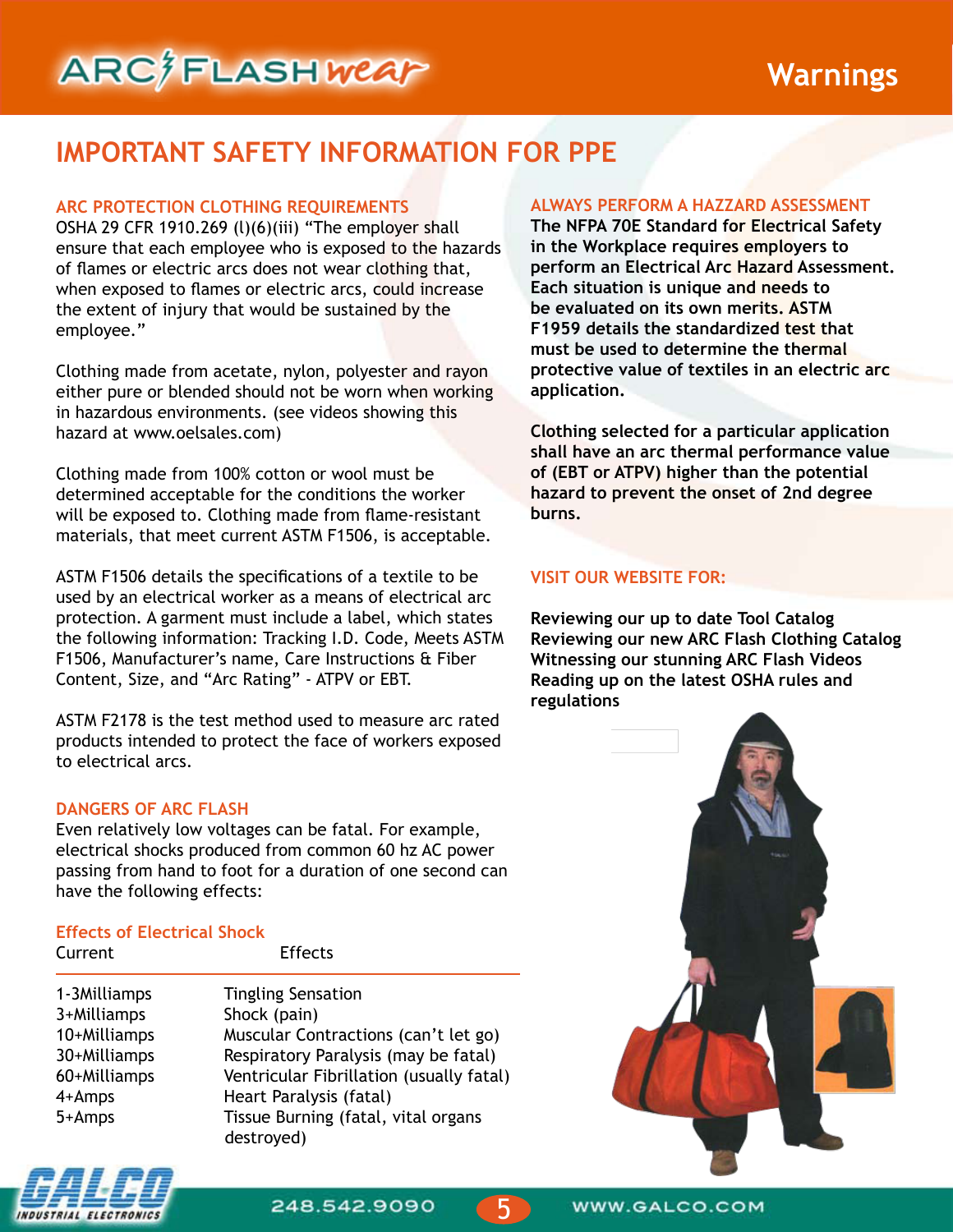

# **NAVIGATING THE ROAD TO OSHA COMPLIANCE**

#### **DANGERS OF ARC FLASH**

Even relatively low voltages can be fatal. For example, electrical shocks produced from common 60 hz AC power passing from hand to foot for a duration of one second can have deadly effects. The workers below are all in grave danger. The proper PPE will protect each one of them.





**Can you tell your service or maintenance workers what type of PPE (Personal Protective Equipment) they should be using?** 

### **Are they using:**

- Approved Rubber Gloves
- Proper Eye and Face Protection
- Proper Fire Retardent Clothing

**Everyday 3-4 people are killed in an electrical related work injuries in America.**



248.542.9090